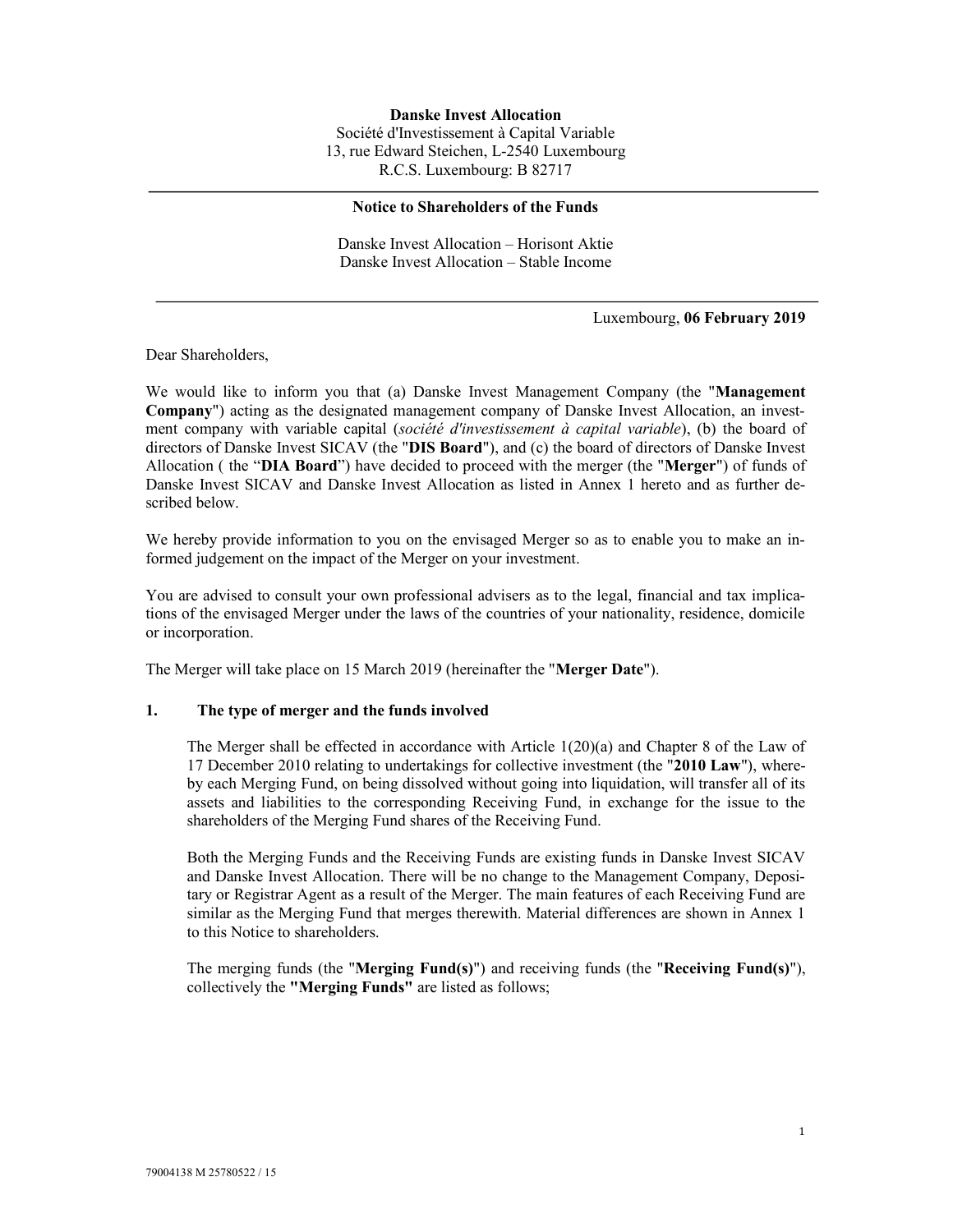| <b>Merging Funds</b>                        |             | <b>Receiving Funds</b>                                       |
|---------------------------------------------|-------------|--------------------------------------------------------------|
| Danske Invest SICAV Sverige Europa          | merges with | Danske Invest Allocation Horisont<br>Aktie                   |
| Danske Invest Allocation Stable In-<br>come | merges with | Danske Invest SICAV Multi Asset<br><b>Inflation Strategy</b> |

# 2. Background and rationale for the merger

The DIS Board, the DIA Board and the Management Company have decided to merge the Merging Funds into the Receiving Funds in order to align and rationalise the fund offering of Danske Invest SICAV and Danske Invest Allocation and optimise the Luxembourg product range of Danske Group.

The DIS Board, the DIA Board and the Management Company consider that the Merging Funds have not sufficient investor demand and size to continue to operate in an economically efficient manner and that the merger of the Merging Funds into the Receiving Funds will increase efficient fund management.

# 3. Impact of merger on shareholders of the Merging and Receiving Funds

For shareholders of the Merging Funds, the Merger will result in such shareholders being, as of Merger Date, shareholders of the Receiving Fund. The Merger will be binding on all shareholders of the Merging Funds who have not exercised the right to request redemption or switch in accordance with section 7.

Specifically, the merger of each Merging Fund into the corresponding Receiving Fund will have the following consequences:

- i. all the assets and liabilities of the Merging Fund will be transferred to the relevant Receiving Fund;
- ii. the shareholders of a share class in the Merging Fund will become shareholders of a corresponding share class of the Receiving Fund on Merger Date;
- iii. the Merging Funds will cease to exist on Merger Date without going into liquidation.

As a consequence of the Merger, and provided that shareholders of the Merging Funds do not make use of their redemption/switch right, such shareholders will become investors in a different fund. The main differences between the Merging Funds and the Receiving Funds are set out in Annex 1.

| <b>ISIN</b>  | <b>Merging fund</b>                           | Ongoing<br>charge | <b>ISIN</b>                                                         | Receiving<br>fund | Ongoing<br>charge |
|--------------|-----------------------------------------------|-------------------|---------------------------------------------------------------------|-------------------|-------------------|
|              | Danske Invest SICAV Sverige Europa            |                   | <b>Danske Invest Allocation Horisont Aktie</b>                      |                   |                   |
| LU1349501459 | Class SA                                      | $1.52\%$          | LU1349504479                                                        | Class SA          | $1.62\%$          |
| LU1349501707 | Class SI                                      | 1.52%             | LU1349504800                                                        | Class SI          | $1.62\%$          |
|              | <b>Danske Invest Allocation Stable Income</b> |                   | <b>Danske Invest SICAV Multi Asset Inflation</b><br><b>Strategy</b> |                   |                   |
| LU0130372484 | Class Ap                                      | $1.00\%$          | LU1916065078                                                        | Class A           | 1.17%             |
| LU1269705874 | Class A-sek hp                                | $1.00\%$          | LU1916064931                                                        | Class A-sek h     | 1.17%             |
| LU1555306692 | Class WAp                                     | $0.90\%$          | LU1916065151                                                        | Class WA          | $0.72\%$          |

The ongoing charges of each share class of the Receiving and Merging Funds are shown below: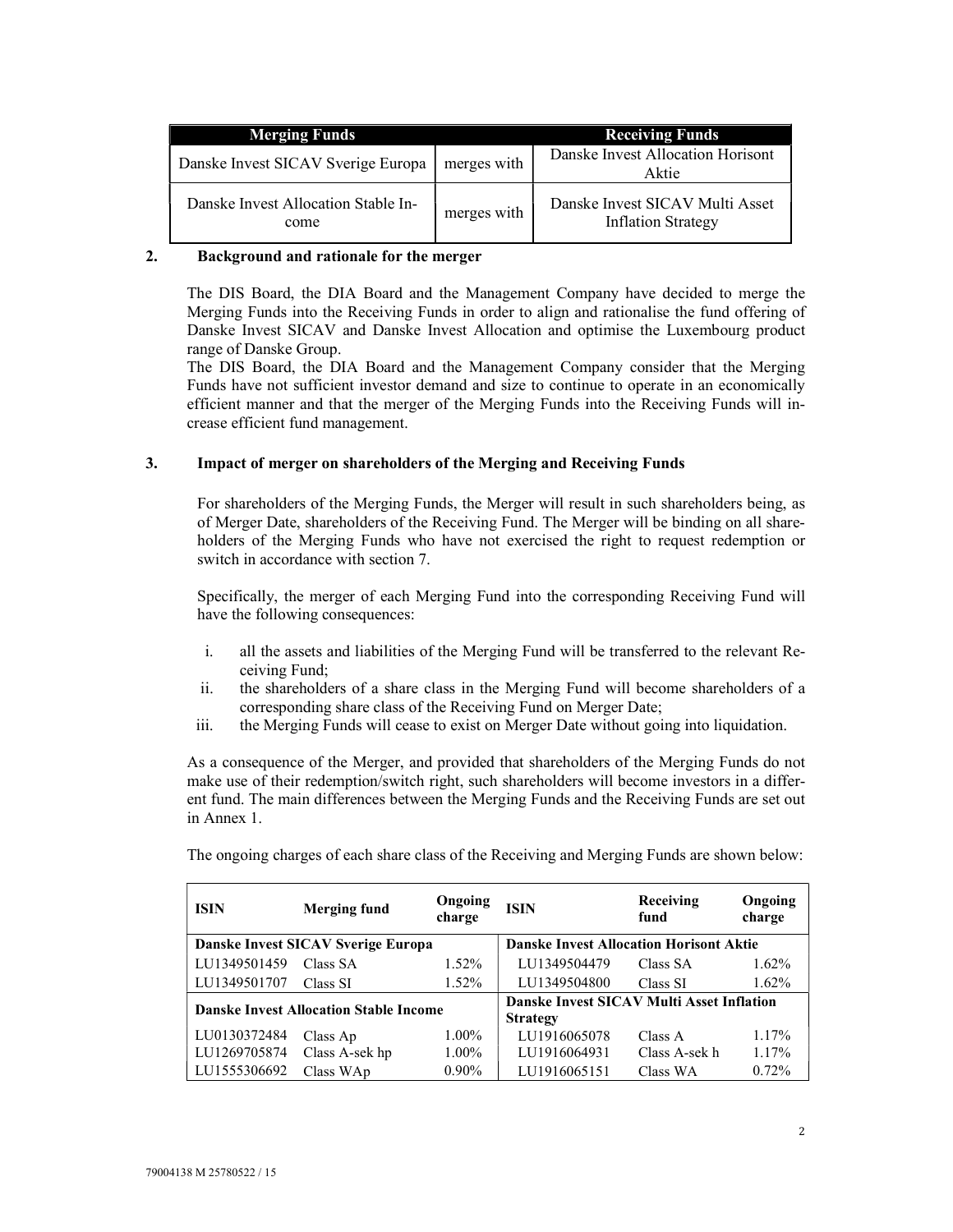The Merger may have tax consequences for shareholders of the Merging Fund. Shareholders of the Merging Fund should consult their professional advisers about the consequences of this Merger regarding their tax situation.

No costs and expenses resulting from or incidental to the implementation of the Merger, or the termination of the Merging Funds, will be borne by the Merging Funds, shareholders of the Merging Funds, the Receiving Fund or shareholders of the Receiving Funds. Such costs will be borne by the Management Company.

On the implementation of the Merger, shareholders in the Receiving Funds will continue to hold the same shares in the Receiving Funds as before and there will be no change in the rights attached to such shares. The implementation of the Merger will not affect the fee structure of the Receiving Funds and will result neither in a change of the prospectus or KIIDs of the Receiving Funds.

On Merger Date, the aggregate net asset value of the Receiving Funds will increase as a result of the transfer of the Merging Funds' assets and liabilities.

#### 4. Rights of the shareholders in relation to the merger

The shareholders of the Merging Funds and the Receiving Funds have the right to request, without any charge other than those to meet divestment costs, if any, the redemption of their shares in the Merging Funds. This right shall be limited to a period of thirty (30) days.

A copy of the following documents will be available on request and free of charge to shareholders of the Merging Funds at the Management Company's registered office during normal business hours:

- (i) these Common Terms of Merger;
- (ii) the last version of the prospectus of Danske Invest SICAV;
- (iii) the last version of the prospectus of Danske Invest Allocation;
- (iv) the latest version of the key investor information documents of the Receiving Funds;
- (v) the statement of the depositary of Danske Invest SICAV confirming that, in accordance with Article 70 of the 2010 Law, it has verified compliance of the points as described in Article 69, paragraph 1, points a), f) and g) with the requirements of the 2010 Law and the articles of incorporation of Danske Invest SICAV;
- (vi) the statement of the depositary of Danske Invest Allocation confirming that, in accordance with Article 70 of the 2010 Law, it has verified compliance of the points as described in Article 69, paragraph 1, points a), f) and g) with the requirements of the  $2010$ Law and the articles of incorporation of Danske Invest Allocation; and
- (vii) in accordance with Article 71 (1) of the 2010 Law, the report whereby the independent auditor validates (i) the criteria adopted for valuation of the assets and, as the case may be, the liabilities of the Merging Funds as of the day of the Merger, and (ii) the calculation method of the exchange ratio.

Without prejudice to the prior notice requirement and fee redemption/switch rights, implementation of the Merger is not subject to the prior approval of the shareholders of the Merging or the Receiving Funds.

#### 5. Rebalancing of the portfolio of the Merging Funds before the mergers

A rebalancing of the portfolio of the Merging Funds may be undertaken five business days before Merger Date, due to differences between the investment objective and policy of the Merging Funds and the Receiving Funds. A rebalancing of the portfolio of the Merging Funds may result in the Merging Funds' non-compliance with its investment policy and investment re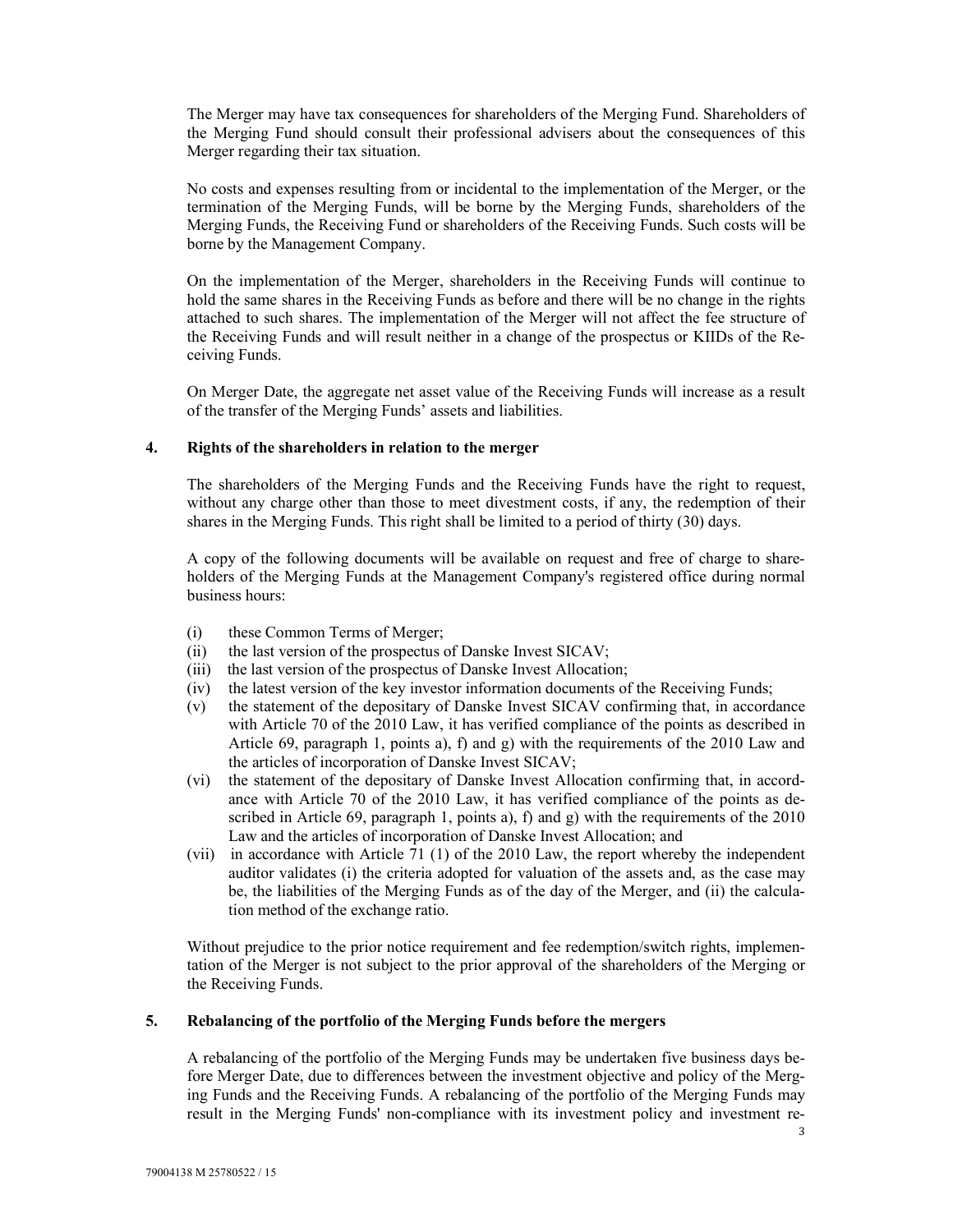strictions, since the investment manager of the Merging Funds may need to realise positions before Merger Date. Moreover, it may not be possible to directly transfer certain types of assets or derivative positions held by the Merging Funds to the Receiving Funds, due to operational limitations or restrictions of such transfer at Merger Date.

As the necessity for an eventual contemplated rebalancing of the portfolios of the Merging Funds has to be assessed individually for each of the Merging Funds, the details in relation to such portfolios as provided by the Management Company read as follows:

- Danske Invest SICAV Sverige Europa into Danske Invest Allocation Horisont Aktie: the geographical focus as a result of the Merger will be global as opposed to Swedish/European in its scope. The Receiving Fund is a fund of fund and the Investment Manager of the Merging Fund intends to redeem all positions during the dealing embargo. Since the rebalancing will occur before the Merger, nothing is expected to change at the level of the Receiving Fund after the Merger.
- Danske Invest Allocation Stable Income into Danske Invest SICAV Multi Asset Inflation Strategy: the Merging Fund currently holds FX Forwards and futures and the Investment Manager is cognisant of the requirements regarding the transfer of the assets due to Merger. Significant changes are expected during the dealing embargo in order to prepare for the portfolio of the Receiving Fund by the Merger. Since the rebalancing will occur before the Merger, nothing is expected to change at the level of the Receiving Fund after the Merger.

# 6. Valuation and exchange ratio

The number of new shares to be issued in the Receiving Funds to each shareholder of the Merging Funds will be calculated using an exchange ratio. The exchange ratio is calculated on the basis of the net asset value as of Merger Date of the shares of the Merging Funds and of the Receiving Funds. The net asset value per share in the Merging and the Receiving Funds will not necessarily be the same. Therefore, while the overall value of the shareholders' holdings in the Merging Funds will be the same, such shareholders may receive a different number of new shares in the Receiving Funds than the number of shares they had previously held in the Merging Funds.

Assets and liabilities of both the Merging Funds and the Receiving Funds will be valued on Merger Date, in accordance with the principles laid down in their constitutional documents.

The exchange ratio of each share class will be calculated by dividing the net asset value per share of the relevant share class of the Merging Funds with the net asset value per share of the relevant class of shares in the Receiving Funds.

For the avoidance of doubt, the relevant shares in the Merging Funds will be cancelled on Merger Date.

No cash payment shall be made to shareholders of the Merging Funds in exchange for the shares.

## 7. Procedural aspects and the effective date of the mergers

As above-mentioned, the merger of the Merging and Receiving Funds shall take effect on 15 March 2019. On this date, the assets and liabilities of each Merging Funds will be transferred to the Receiving Funds into which the respective Merging Funds will be transferred, shares in each Receiving Funds will be issued to the shareholders of the corresponding Merging Funds and the shares of the Merging Funds will be cancelled.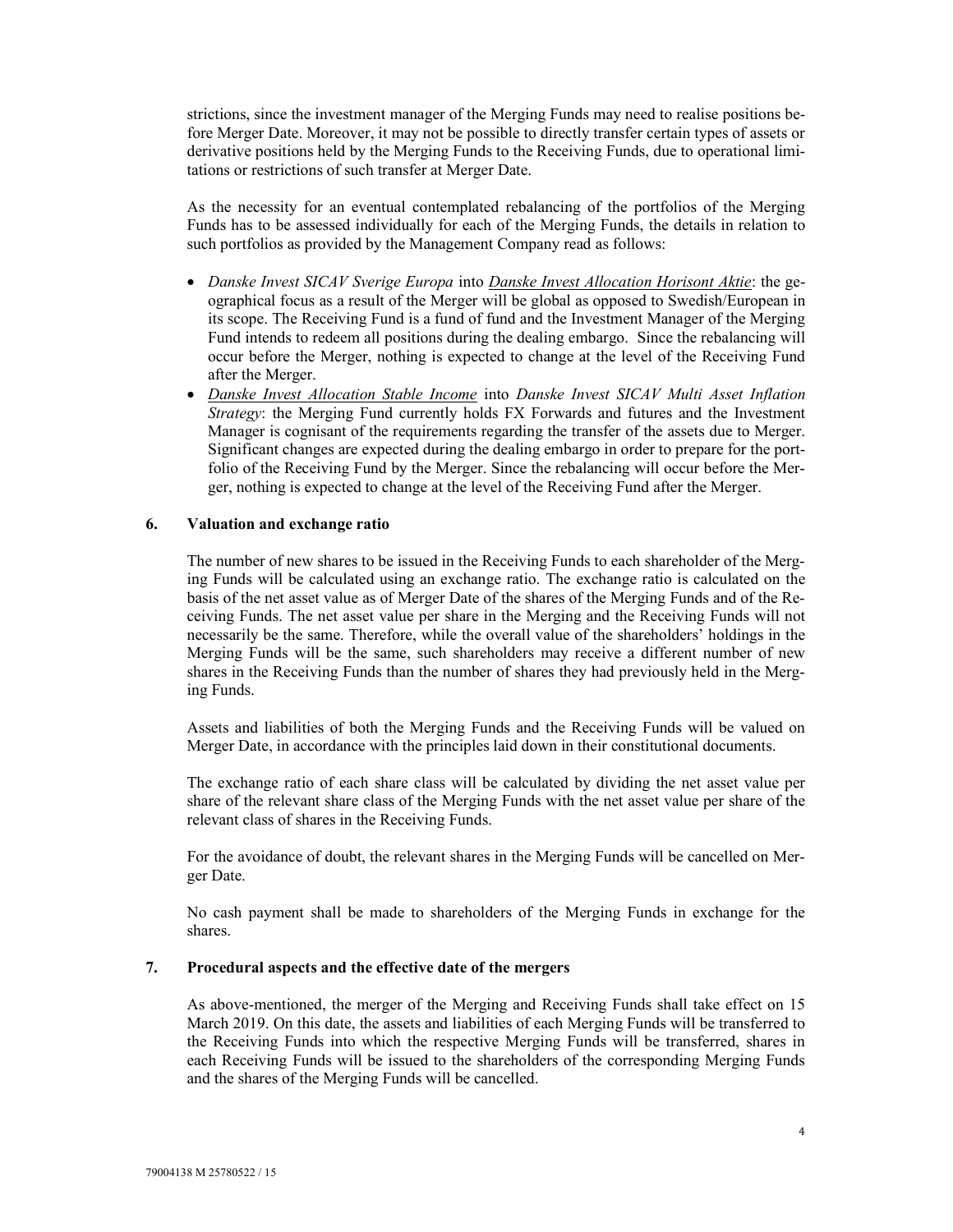Any request for the subscription of shares of the Merging Funds will be accepted if they are received by the Registrar Agent prior the cut-off times as follows:

| <b>Merging Funds</b>                   | Cut-off                                            |
|----------------------------------------|----------------------------------------------------|
| Danske Invest SICAV Sverige Europa     | 2 pm CET,<br>7 February 2019                       |
| Danske Invest Allocation Stable Income | $5.00 \text{ pm } \text{CET}$ ,<br>6 February 2019 |

After this cut-off time, the possibility to subscribe to the Merging Funds (in any share class) will no longer be possible.

Any requests for the switch and redemption of the shares of the Merging Funds will be accepted if they are received by the Registrar Agent prior the cut-off times as follows:

| <b>Merging Funds</b>                   | Cut-off                         |
|----------------------------------------|---------------------------------|
| Danske Invest SICAV Sverige Europa     | 2 pm CET,                       |
|                                        | 8 March 2019                    |
| Danske Invest Allocation Stable Income | $5.00 \text{ pm } \text{CET}$ , |
|                                        | 7 March 2019                    |

After this cut-off time, the possibility to switch or redeem shares of the Merging Funds (in any share class) will no longer be possible.

Processing of subscription, switch and redemption orders of the Receiving Funds will be suspended on Merger Date. Consequently, any request for subscription, switch and redemption of the shares of the Receiving Funds received by the Registrar Agent before the cut-off times as set out below, will be processed on 18 March 2019.

| <b>Receiving Funds</b>                             | Cut-off       |
|----------------------------------------------------|---------------|
| Danske Invest Allocation Horisont Aktie            | 2 pm CET,     |
|                                                    | 15 March 2019 |
|                                                    | 12 pm CET,    |
| Danske Invest SICAV Multi Asset Inflation Strategy | 15 March 2019 |

After the Merger Date, any request for subscription, switch or redemption of the shares of the Receiving Funds will be accepted if they are received by the Registrar Agent before the relevant cut-off time referred to for each Receiving Fund in the relevant appendix of Danske Invest SICAV's prospectus or Danske Invest Allocation's prospectus.

#### 8. Key investor information document

The shareholders shall consult the key investor information documents of the Receiving Funds that are available at the registered office of the Management Company or via www.danskeinvest.lu. We hereby invite shareholders to carefully read the key investor information documents of the relevant Receiving Fund before making any investment decision.

We remain at your disposal should you need any further explanation of the Merger of the Merging Funds with the Receiving Funds.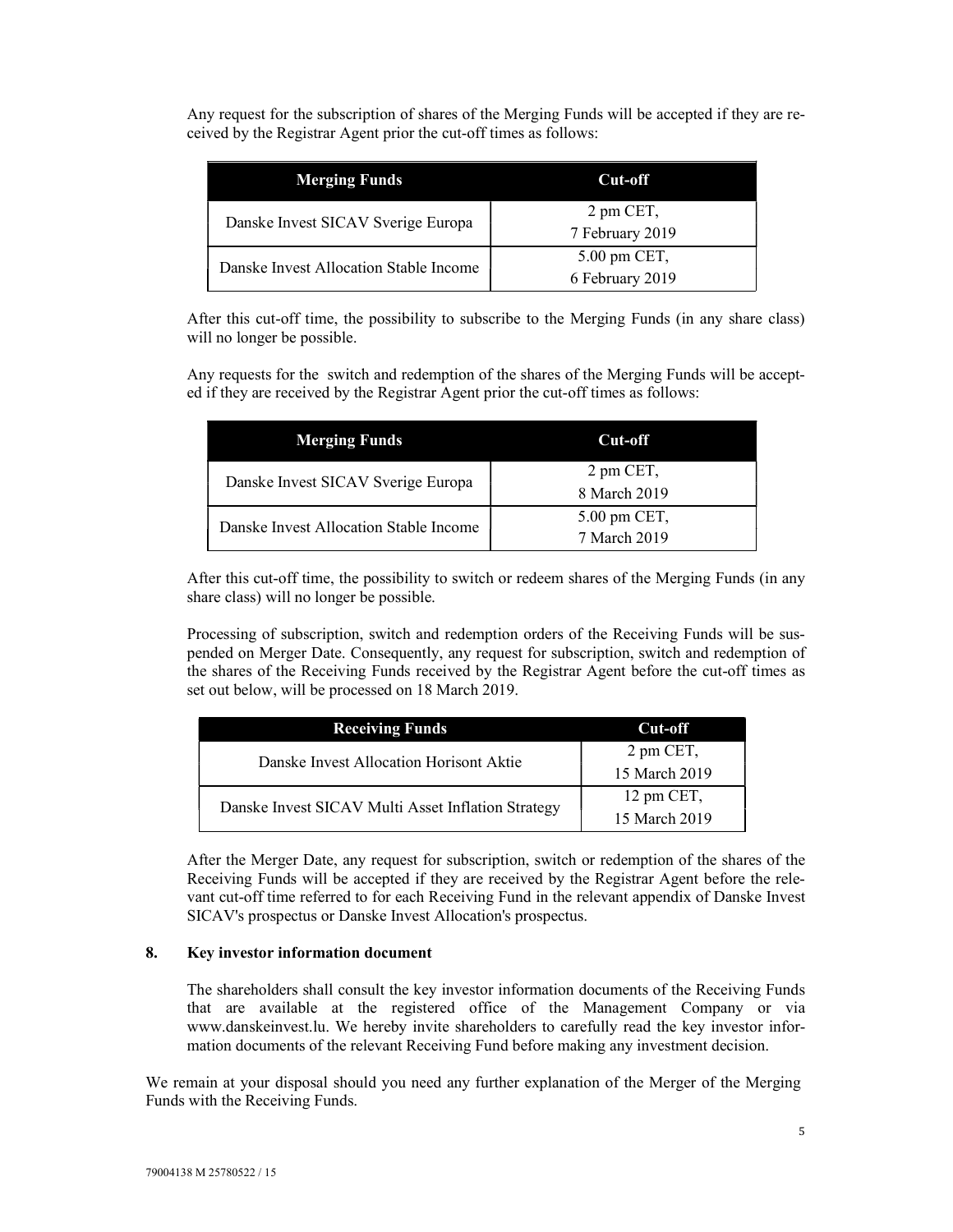Yours faithfully,

# Danske Invest Management Company

The board of directors of Danske Invest SICAV

The board of directors of Danske Invest Allocation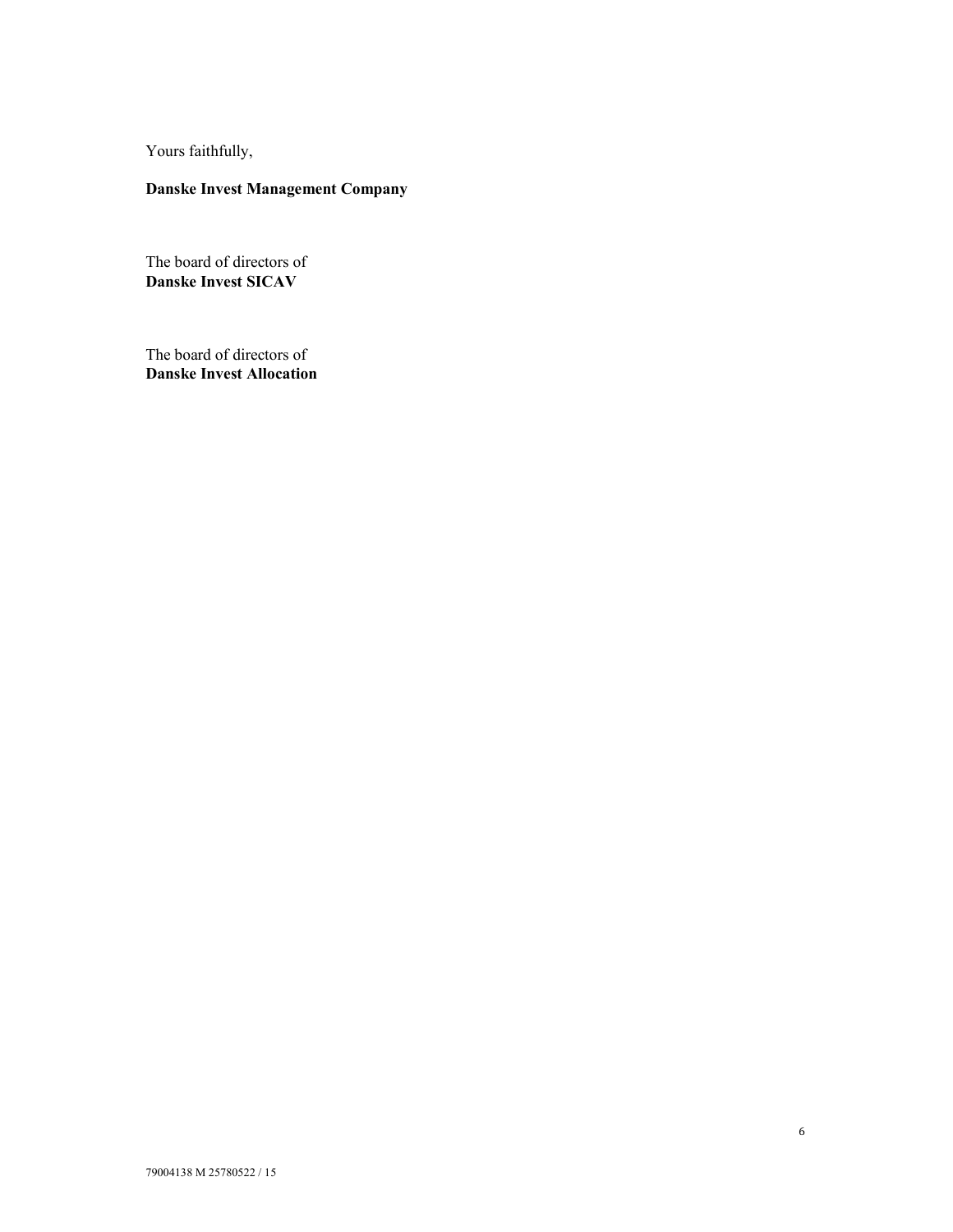# Annex 1

# List of Merging and Receiving Funds and their specificities

|                                 | <b>Merging Funds</b>                                                                                                                                                                                                                                                                                                                                                                                                                                                                                                                  | <b>Receiving Funds</b>                                                                                                                                                                                                                                                                                                                                                        |
|---------------------------------|---------------------------------------------------------------------------------------------------------------------------------------------------------------------------------------------------------------------------------------------------------------------------------------------------------------------------------------------------------------------------------------------------------------------------------------------------------------------------------------------------------------------------------------|-------------------------------------------------------------------------------------------------------------------------------------------------------------------------------------------------------------------------------------------------------------------------------------------------------------------------------------------------------------------------------|
| <b>Fund</b>                     | Danske Invest SICAV Sverige Europa                                                                                                                                                                                                                                                                                                                                                                                                                                                                                                    | <b>Danske Invest Allocation Horisont Aktie</b>                                                                                                                                                                                                                                                                                                                                |
| Investment<br>objec-<br>tive    | To achieve above-market performance                                                                                                                                                                                                                                                                                                                                                                                                                                                                                                   | To achieve above-market performance,<br>while applying an opportunistic asset allo-<br>cation<br>strategy.<br>Distribution shares — Each September, the<br>fund intends (but does not guarantee) to<br>distribute dividends that are between 4%<br>and 6% above the level of Swedish inflation<br>for the previous year (as measured by the<br>Swedish Consumer Price Index). |
| <b>Benchmark</b>                |                                                                                                                                                                                                                                                                                                                                                                                                                                                                                                                                       |                                                                                                                                                                                                                                                                                                                                                                               |
| (for performance<br>comparison) | 1/2 SIX Return Index (gross dividends<br>reinvested) and 1/2 MSCI Europe Index<br>(gross dividends reinvested). Benchmark<br>rebalanced annually on 1 January.                                                                                                                                                                                                                                                                                                                                                                        | 60% MSCI AC World (net dividends rein-<br>vested) and 40% SIX Portfolio Return In-<br>dex (gross dividends reinvested). Bench-<br>marks are rebalanced annually on 1 Janu-<br>ary.                                                                                                                                                                                            |
| Investment policy               | The fund invests mainly in European eq-<br>uities with a focus on Sweden. To a small<br>extent, the fund may invest in equities<br>from Eastern Europe and countries bor-<br>dering Eastern Europe. Some Eastern<br>European and non-European securities<br>may be from emerging markets.<br>Specifically, the fund invests at least two-<br>thirds of net assets in equities and equity-<br>related securities that are traded on a regu-<br>lated market in Europe, or, if traded on a<br>regulated market elsewhere, are issued by | The fund gains exposure to equities by in-<br>vesting mainly in other funds. The fund<br>may gain exposure to any sector and coun-<br>try, including emerging markets.<br>Specifically, the fund may invest, directly<br>or through UCITS (including UCITS ETFs)<br>or UCIs, up to 100% of net assets in equi-<br>ties and equity-related securities.                         |
|                                 | companies that are domiciled, or do most<br>of their business, there.<br>The fund defines its geographical area(s)<br>as follows:                                                                                                                                                                                                                                                                                                                                                                                                     |                                                                                                                                                                                                                                                                                                                                                                               |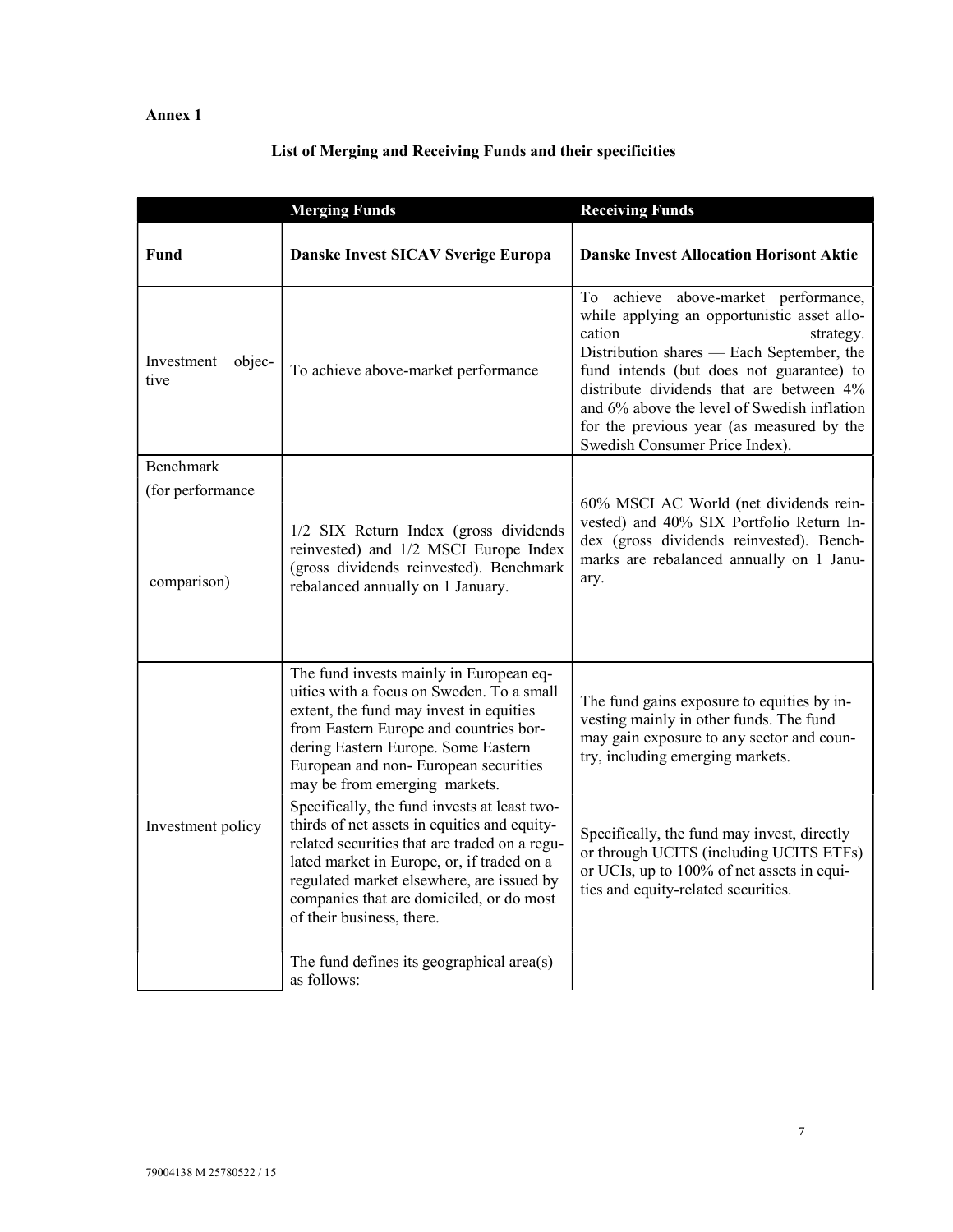|                      | Europe: countries represent-<br>ed in the MSCI Europe Index plus Cy-<br>prus, Greece, Iceland, Lichtenstein, Lux-<br>embourg and Malta                                                                                                                                                                                                                                                              |                                                                                                                                                                                                                                                                                                                                                                                                                             |
|----------------------|-----------------------------------------------------------------------------------------------------------------------------------------------------------------------------------------------------------------------------------------------------------------------------------------------------------------------------------------------------------------------------------------------------|-----------------------------------------------------------------------------------------------------------------------------------------------------------------------------------------------------------------------------------------------------------------------------------------------------------------------------------------------------------------------------------------------------------------------------|
|                      | Eastern Europe: Albania,<br>Bosnia-Herzegovina, Belarus, Bulgaria,<br>Croatia, Czech Republic, Estonia, Hunga-<br>ry, Kosovo, Latvia, Lithuania, Macedonia,<br>Moldova, Montenegro, Poland, Romania,<br>Serbia, Slovakia, Slovenia and Ukraine                                                                                                                                                      |                                                                                                                                                                                                                                                                                                                                                                                                                             |
|                      | countries bordering Europe:<br>including but not limited to Armenia,<br>Azerbaijan, Georgia, Kazakhstan and<br>Turkey                                                                                                                                                                                                                                                                               |                                                                                                                                                                                                                                                                                                                                                                                                                             |
|                      | The management company defines regu-<br>lated markets as including Public Joint-<br>Stock Company Moscow<br>Exchange<br>MICEX-RTS, PFTS Ukraine Stock Ex-<br>change, Ukrainian Exchange and Kazakh-<br>stan Stock Exchange.                                                                                                                                                                         | The management company defines regulat-<br>ed markets as including Public Joint-Stock<br>Company Moscow Exchange MICEX-RTS.                                                                                                                                                                                                                                                                                                 |
| Derivatives          | The fund may use derivatives for hedging<br>and efficient portfolio management, as<br>well as for investment purposes.                                                                                                                                                                                                                                                                              | The fund may use derivatives for hedging<br>and efficient portfolio management, as well<br>as for investment purposes.                                                                                                                                                                                                                                                                                                      |
| Investor profile     | Designed for investors who understand<br>the risks of the fund and plan to invest for<br>at least 5 years.<br>The fund may appeal to professional and<br>retail investors with basic investment<br>knowledge who:<br>are looking for invest-<br>ment growth<br>are interested in a core<br>equity investment (in particular within a<br>SEK-based investment portfolio)<br>have a high risk profile | Designed for investors who understand the<br>risks of the fund and plan to invest for at<br>least 5 years.<br>The fund may appeal to professional and<br>retail investors with basic investment<br>knowledge who:<br>are looking for invest-<br>ment growth<br>are interested in expo-<br>sure to the global equity market, either as a<br>core investment or for diversification pur-<br>poses<br>have a high risk profile |
|                      | can bear significant<br>temporary losses                                                                                                                                                                                                                                                                                                                                                            | can bear significant tem-<br>porary losses                                                                                                                                                                                                                                                                                                                                                                                  |
| Main risks (typical- | • Active management                                                                                                                                                                                                                                                                                                                                                                                 | • Active management                                                                                                                                                                                                                                                                                                                                                                                                         |
| ly associated with   | • Concentration                                                                                                                                                                                                                                                                                                                                                                                     | • Country risk – Russia                                                                                                                                                                                                                                                                                                                                                                                                     |
| ordinary<br>market   |                                                                                                                                                                                                                                                                                                                                                                                                     |                                                                                                                                                                                                                                                                                                                                                                                                                             |
| conditions) (see the | • Country risk – Russia and Ukraine                                                                                                                                                                                                                                                                                                                                                                 | • Currency                                                                                                                                                                                                                                                                                                                                                                                                                  |
| prospectus for ex-   | • Currency                                                                                                                                                                                                                                                                                                                                                                                          | • Derivatives                                                                                                                                                                                                                                                                                                                                                                                                               |
| planations of the    | • Derivatives                                                                                                                                                                                                                                                                                                                                                                                       | • Emerging and frontier markets                                                                                                                                                                                                                                                                                                                                                                                             |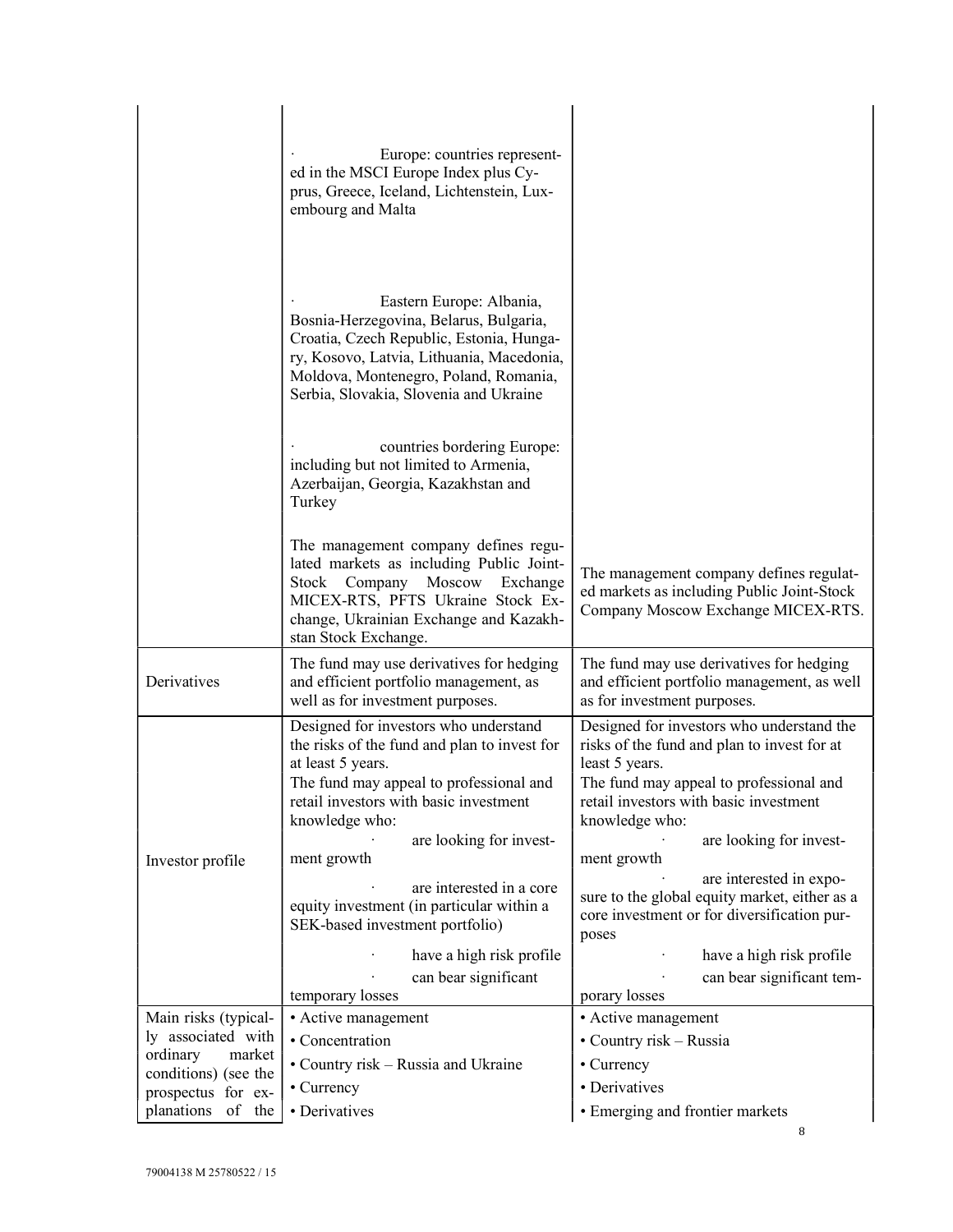| risks)                                                                         | • Emerging markets                                                                  | • Equity                                                                            |
|--------------------------------------------------------------------------------|-------------------------------------------------------------------------------------|-------------------------------------------------------------------------------------|
|                                                                                | • Equity                                                                            | • Hedging                                                                           |
|                                                                                | • Hedging                                                                           | • Investment fund                                                                   |
|                                                                                | • Investment fund                                                                   | • Market                                                                            |
|                                                                                | • Market                                                                            |                                                                                     |
|                                                                                | • Securities handling                                                               |                                                                                     |
| Main risks (typical-<br>ly associated with<br>unusual<br>market<br>conditions) | • Counterparty and custody                                                          | • Counterparty and custody                                                          |
| (see the prospectus<br>for explanations of<br>the risks)                       | • Liquidity                                                                         | • Liquidity                                                                         |
|                                                                                | • Operational                                                                       | • Operational                                                                       |
| Management Com-<br>pany                                                        | Danske Invest Management Company                                                    | Danske Invest Management Company                                                    |
| Investment Manag-<br>er                                                        | Danske Bank A/S                                                                     | Danske Bank A/S                                                                     |
| Sub-Investment<br>Manager                                                      | N/A                                                                                 | N/A                                                                                 |
| Trading<br>cut-off<br>time                                                     | 2.00 p.m. CET (or 10.00 a.m. CET on any<br>day banks are open a half day in Sweden) | 2.00 p.m. CET (or 10.00 a.m. CET on any<br>day banks are open a half day in Sweden) |
| <b>Share Class</b>                                                             | <b>Class SA</b>                                                                     | <b>Class SA</b>                                                                     |
| Class Currency                                                                 | <b>SEK</b>                                                                          | <b>SEK</b>                                                                          |
| <b>ISIN</b>                                                                    | LU1349501459                                                                        | LU1349504479                                                                        |
| Ongoing charges /<br>Total expense ratio                                       | 1.52%                                                                               | 1.62%                                                                               |
| Switch fee (max)                                                               | $0.00\%$                                                                            | $0.00\%$                                                                            |
| Subscription fee<br>(max)                                                      | $0.00\%$                                                                            | $0.00\%$                                                                            |
| Redemption fee<br>(max)                                                        | $0.00\%$                                                                            | $0.00\%$                                                                            |
| Management fee<br>(max)                                                        | 1.39%                                                                               | 1.45%                                                                               |
| Operating / Admin                                                              | 0.17%<br>(includes Luxembourg tax d                                                 | 0.25% (includes Luxembourg tax d 'abon-                                             |
| Fee (max)                                                                      | 'abonnement and 0.02% custody and regu-<br>latory expenses)                         | nement and 0.02% custody and regulatory<br>expenses)                                |
| Tax d'abonnement                                                               | Included in the operating and admin fee<br>(see above)                              | Included in the operating and admin fee<br>(see above)                              |
| Performance fee                                                                | $0\%$                                                                               | $0\%$                                                                               |
| <b>Risk and Reward</b>                                                         | 5                                                                                   | 5                                                                                   |
| Indicator (SRRI)                                                               |                                                                                     |                                                                                     |
| Swing pricing<br>applies                                                       | No                                                                                  | No                                                                                  |
| <b>Share Class</b>                                                             | <b>Class SI</b>                                                                     | <b>Class SI</b>                                                                     |
| Class Currency                                                                 | <b>SEK</b>                                                                          | <b>SEK</b>                                                                          |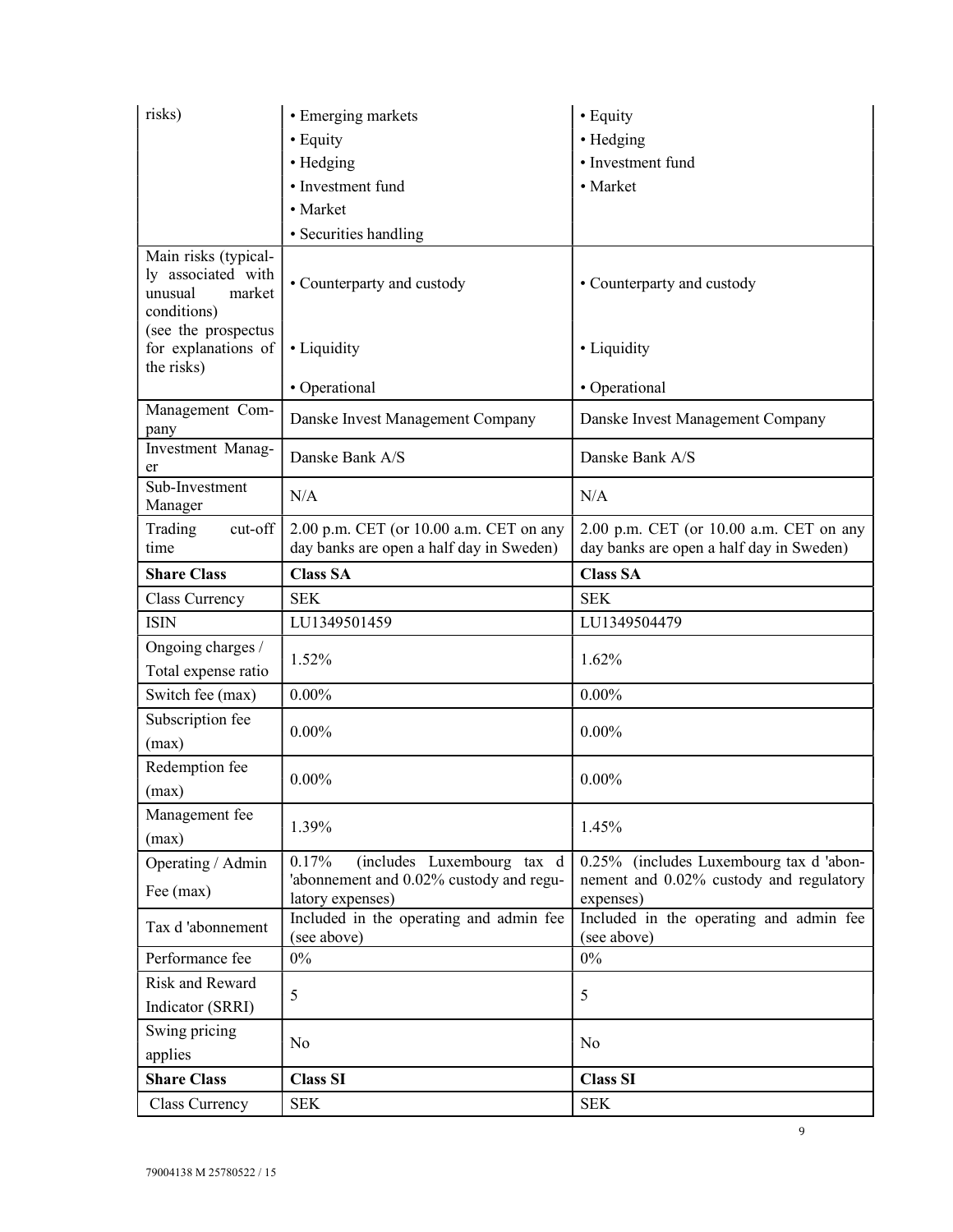| <b>ISIN</b>                              | LU1349501707                                                                                                                                                                              | LU1349504800                                                                                                        |
|------------------------------------------|-------------------------------------------------------------------------------------------------------------------------------------------------------------------------------------------|---------------------------------------------------------------------------------------------------------------------|
| Ongoing charges /<br>Total expense ratio | 1.52%                                                                                                                                                                                     | 1.62%                                                                                                               |
| Subscription fee<br>(max)                | $0.00\%$                                                                                                                                                                                  | $0.00\%$                                                                                                            |
| Switch fee (max)                         | $0.00\%$                                                                                                                                                                                  | $0.00\%$                                                                                                            |
| Redemption fee<br>(max)                  | $0.00\%$                                                                                                                                                                                  | $0.00\%$                                                                                                            |
| Management fee<br>(max)                  | 1.39%                                                                                                                                                                                     | 1.45%                                                                                                               |
| Operating / Admin<br>Fee (max)           | 0.17%<br>(includes Luxembourg tax d<br>'abonnement and 0.02% custody and regu-<br>latory expenses)                                                                                        | 0.25% (includes Luxembourg tax d 'abon-<br>nement and 0.02% custody and regulatory<br>expenses)                     |
| Tax d'abonnement                         | Included in the operating and admin fee<br>(see above)                                                                                                                                    | Included in the operating and admin fee<br>(see above)                                                              |
| Performance fee                          | $0\%$                                                                                                                                                                                     | $0\%$                                                                                                               |
| Risk and Reward<br>Indicator (SRRI)      | 5                                                                                                                                                                                         | 5                                                                                                                   |
| Swing pricing<br>applies                 | No                                                                                                                                                                                        | No                                                                                                                  |
| applies                                  |                                                                                                                                                                                           |                                                                                                                     |
| Fund                                     | <b>Danske Invest Allocation Stable Income</b>                                                                                                                                             | Danske Invest SICAV Multi Asset Infla-                                                                              |
| objec-<br>Investment<br>tive             | To achieve a combination of stable in-<br>come and long-term investment growth<br>(total return). Specifically, the fund seeks<br>to outperform the EURIBOR 3 Month<br>money market rate. | tion Strategy<br>To achieve a return in excess of inflation<br>(real return) in EUR over a 3 to 5-year peri-<br>od. |
| Benchmark                                |                                                                                                                                                                                           |                                                                                                                     |
| (for performance<br>comparison)          | None.                                                                                                                                                                                     | None.                                                                                                               |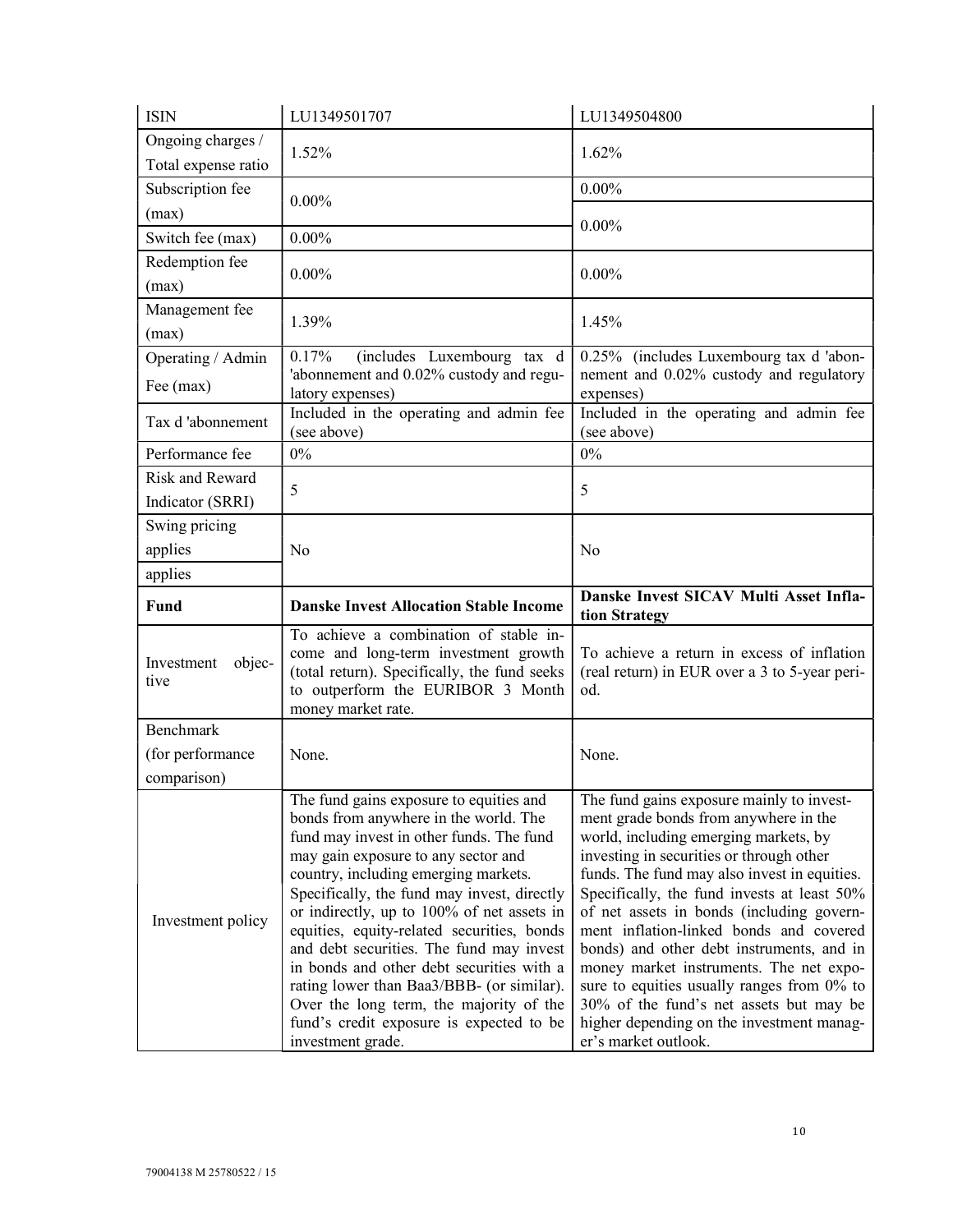|                                          | The fund does not invest directly in asset-<br>backed and mortgage-backed securities<br>(ABSs and MBSs), contingent convertible<br>bonds, distressed or defaulted securities.<br>The fund may only invest in other UCITS                            | The fund may invest in, or be exposed to,<br>the following investments up to the per-<br>centage<br>of<br>indicated:<br>net<br>assets<br>• UCITS including UCITS ETFs: 100%<br>· below investment grade bonds: 30% |
|------------------------------------------|-----------------------------------------------------------------------------------------------------------------------------------------------------------------------------------------------------------------------------------------------------|--------------------------------------------------------------------------------------------------------------------------------------------------------------------------------------------------------------------|
|                                          | with fixed ongoing charges.<br>At least 90% of the fund's investments in                                                                                                                                                                            |                                                                                                                                                                                                                    |
|                                          | debt securities are denominated in, or<br>hedged into, EUR.                                                                                                                                                                                         |                                                                                                                                                                                                                    |
| Derivatives                              | The fund may use derivatives for hedging<br>and efficient portfolio management, as<br>well as for investment purposes. Deriva-<br>tives are an integral part of the investment<br>policy. The fund may take short positions<br>through derivatives. | The fund may use derivatives for hedging<br>and efficient portfolio management, as well<br>as for investment purposes. The fund may<br>take short positions through derivatives.                                   |
|                                          | Designed for investors who understand<br>the risks of the fund and plan to invest for<br>at least 3 years.                                                                                                                                          | Designed for investors who understand the<br>risks of the fund and plan to invest for at                                                                                                                           |
|                                          | The fund may appeal to professional and<br>retail investors with basic investment<br>knowledge who:                                                                                                                                                 | least 3 years.<br>The fund may appeal to professional and<br>retail investors with basic investment<br>knowledge who:                                                                                              |
|                                          | are looking for stable<br>income                                                                                                                                                                                                                    | are looking for an in-<br>come-oriented investment                                                                                                                                                                 |
| Investor profile                         | are interested in a<br>mixed asset allocation, either as a core<br>investment or for diversification purposes                                                                                                                                       | are interested in a core<br>portfolio that is designed to protect against<br>inflation                                                                                                                             |
|                                          | have a medium risk<br>profile                                                                                                                                                                                                                       | have a medium risk pro-<br>file                                                                                                                                                                                    |
|                                          | can bear moderate<br>temporary losses                                                                                                                                                                                                               | can bear moderate tem-<br>porary losses                                                                                                                                                                            |
|                                          | • Active management                                                                                                                                                                                                                                 | • Active management                                                                                                                                                                                                |
|                                          | • Credit                                                                                                                                                                                                                                            | • Covered bonds                                                                                                                                                                                                    |
|                                          | • Currency                                                                                                                                                                                                                                          | • Credit                                                                                                                                                                                                           |
|                                          | • Derivatives                                                                                                                                                                                                                                       | • Currency                                                                                                                                                                                                         |
| Main risks (typical-                     | • Emerging and frontier markets                                                                                                                                                                                                                     | • Derivatives                                                                                                                                                                                                      |
| ly associated with<br>ordinary<br>market | • Equity                                                                                                                                                                                                                                            | • Emerging markets                                                                                                                                                                                                 |
| conditions) (see the                     | • Hedging<br>• Interest rate                                                                                                                                                                                                                        | • Equity                                                                                                                                                                                                           |
| prospectus for ex-                       | • Investment fund                                                                                                                                                                                                                                   | • Hedging<br>· Inflation                                                                                                                                                                                           |
| planations of the<br>risks)              | • Market                                                                                                                                                                                                                                            | • Interest rate                                                                                                                                                                                                    |
|                                          | • Reallocation                                                                                                                                                                                                                                      | • Investment fund                                                                                                                                                                                                  |
|                                          |                                                                                                                                                                                                                                                     | • Leverage                                                                                                                                                                                                         |
|                                          |                                                                                                                                                                                                                                                     | • Market                                                                                                                                                                                                           |
|                                          |                                                                                                                                                                                                                                                     | • Reallocation                                                                                                                                                                                                     |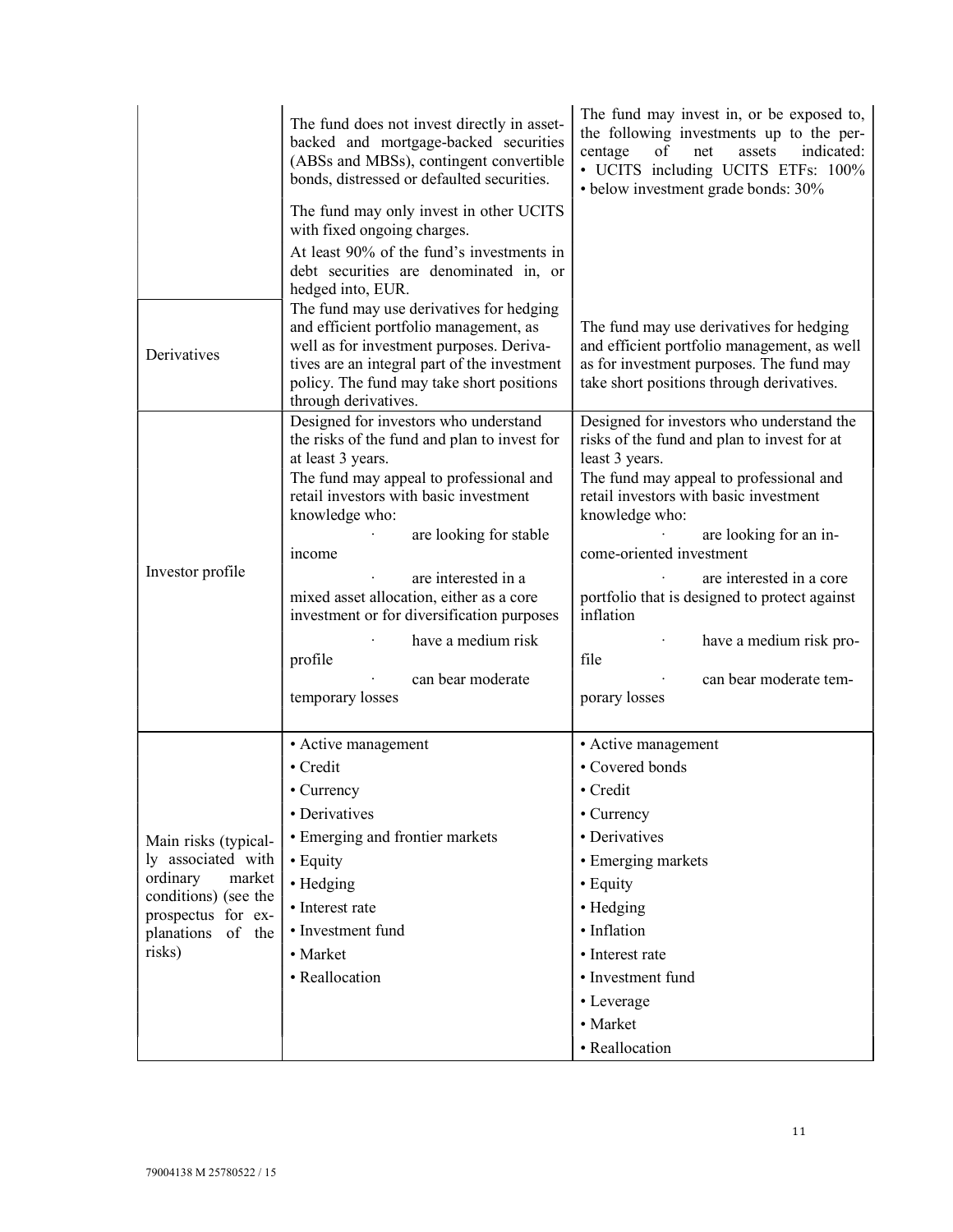| Main risks (typical-<br>ly associated with<br>unusual<br>market<br>conditions) | • Counterparty and custody                                                    | • Counterparty and custody                       |
|--------------------------------------------------------------------------------|-------------------------------------------------------------------------------|--------------------------------------------------|
|                                                                                | • Default                                                                     | • Default                                        |
| (see the prospectus<br>for explanations of<br>the risks)                       | • Liquidity                                                                   | • Liquidity                                      |
|                                                                                | • Operational                                                                 | • Operational                                    |
| Management Com-<br>pany                                                        | Danske Invest Management Company                                              | Danske Invest Management Company                 |
| Investment Manag-<br>er                                                        | Danske Bank A/S                                                               | Danske Bank A/S                                  |
| Sub-Investment<br>Manager                                                      | N/A                                                                           | N/A                                              |
| Trading<br>cut-off<br>time                                                     | 5.00 p.m CET                                                                  | 12:00 noon CET                                   |
| <b>Share Class</b>                                                             | <b>Class Ap</b>                                                               | Class A (to be launched on Merger Date)          |
| Class Currency                                                                 | <b>EUR</b>                                                                    | <b>EUR</b>                                       |
| <b>ISIN</b>                                                                    | LU0130372484                                                                  | LU1916065078                                     |
| Ongoing charges /<br>Total expense ratio                                       | 1.00%                                                                         | 1.17%                                            |
| Subscription fee<br>(max)                                                      | 2.00%                                                                         | 3.00%                                            |
| Switch fee (max)                                                               | $0.00\%$                                                                      | 1.00%                                            |
| Redemption fee                                                                 |                                                                               |                                                  |
| (max)                                                                          | $0.00\%$                                                                      | 1.00%                                            |
| Management fee<br>(max)                                                        | 0.65%                                                                         | 1.00%                                            |
| Operating / Admin<br>$fee$ (max)                                               | 0.35%                                                                         | 0.50%                                            |
| Tax d'abonnement                                                               | Included in the operating and admin fee                                       | 0.05%                                            |
| Performance fee                                                                | 20%<br>Any performance fee amount due shall be<br>paid out before the Merger. | $0\%$                                            |
| <b>Risk and Reward</b><br>Indicator (SRRI)                                     | 4                                                                             | $\overline{4}$                                   |
| Swing pricing<br>applies                                                       | No                                                                            | Yes                                              |
| <b>Share Class</b>                                                             | <b>Class A-sek hp</b>                                                         | Class A-sek h (to be launched on Merger<br>Date) |
| Class Currency                                                                 | <b>SEK</b>                                                                    | <b>SEK</b>                                       |
| <b>ISIN</b>                                                                    | LU1269705874                                                                  | LU1916064931                                     |
| Ongoing charges /<br>Total expense ratio                                       | 1.00%                                                                         | 1.17%                                            |